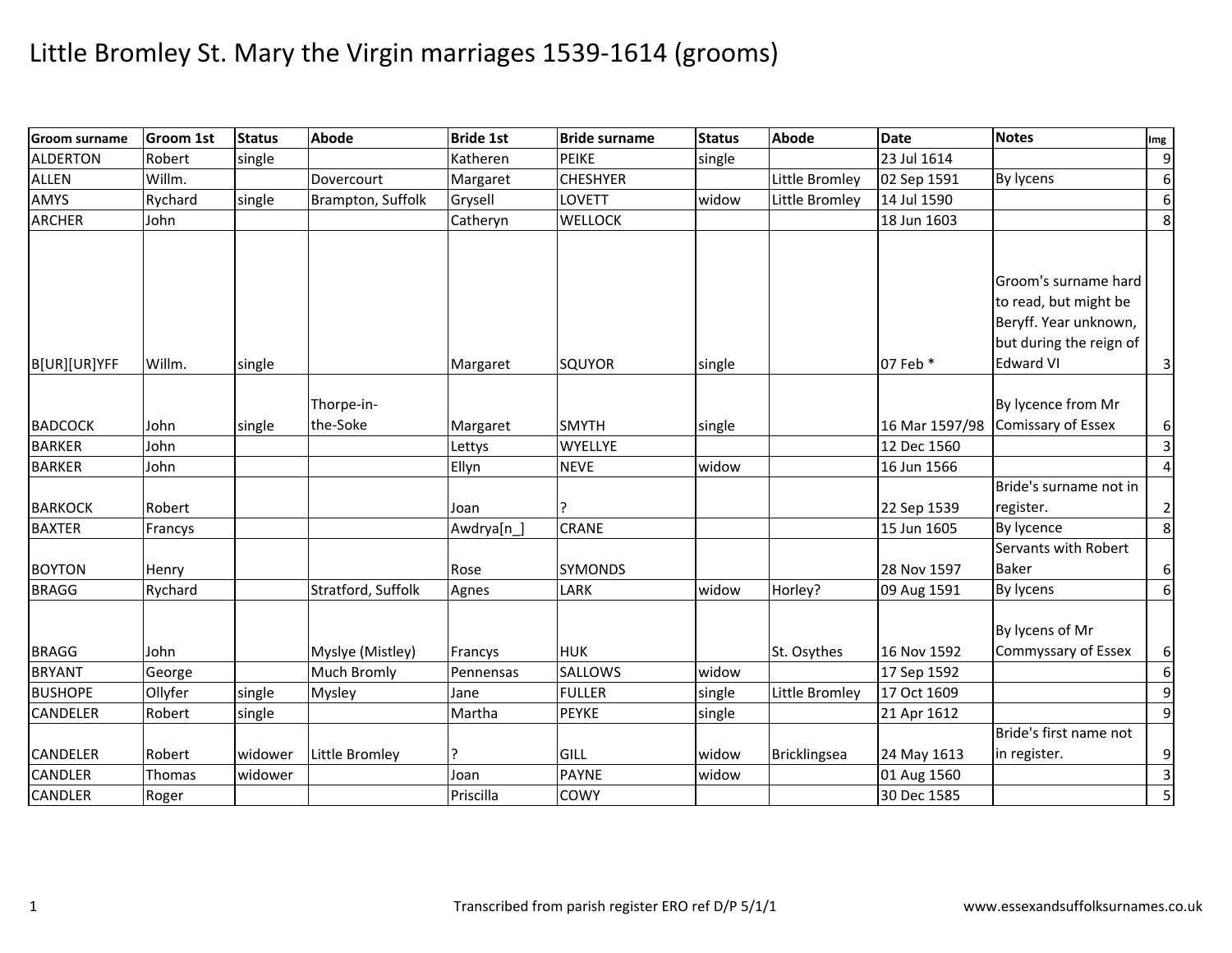| <b>Groom surname</b> | <b>Groom 1st</b> | <b>Status</b> | <b>Abode</b>   | <b>Bride 1st</b> | <b>Bride surname</b> | <b>Status</b> | <b>Abode</b>   | <b>Date</b>    | <b>Notes</b>           | Img                     |
|----------------------|------------------|---------------|----------------|------------------|----------------------|---------------|----------------|----------------|------------------------|-------------------------|
| <b>CANDLER</b>       | William          |               |                | Joan             | <b>PAYNE</b>         |               |                | 20 Oct 1589    |                        | $\overline{\mathbf{5}}$ |
| <b>CANDLER</b>       | George           |               |                | Grace            | <b>WARREN</b>        |               |                | 28 Apr 1607    |                        | $\bf 8$                 |
| <b>CANDLER</b>       | Roger            | widower       | Little Bromley | Elizabeth        | <b>RUNNAKER</b>      | widow         | Manningtree?   | 16 Feb 1611/12 |                        | $\overline{9}$          |
|                      |                  |               |                |                  |                      |               |                |                |                        |                         |
|                      |                  |               |                |                  |                      |               |                |                | Charles Cardynall,     |                         |
|                      |                  |               |                |                  |                      |               |                |                | gent. By licence of Mr |                         |
| CARDYNALL            | Charles          |               |                | <b>Brydget</b>   | <b>BOWES</b>         | widow         |                | 02 Nov 1601    | Comissary of Essex     | 8 <sup>1</sup>          |
| <b>CARTRIGHT</b>     | Mychaell         |               |                | Alyce            | <b>NETT</b>          | widow         |                | 03 Feb 1546/47 |                        | $\overline{2}$          |
|                      |                  |               |                |                  |                      |               |                |                | Uppon certyfycat from  |                         |
|                      |                  |               |                |                  |                      |               |                |                | eyther of the said     |                         |
| <b>CASTRYCK</b>      | George           | bachelor      | Lawford        | Joan             | <b>MARTEN</b>        | widow         | Dovercourt     | 19 Jan 1597/98 | pishes.                | $6 \mid$                |
| <b>CATT</b>          | Robert           |               |                | Mary             | <b>BRANSON</b>       |               |                | 19 Sep 1603    |                        | $\bf{8}$                |
| <b>CATT</b>          | Roger            |               |                | Elizabeth        | <b>ROSE</b>          |               |                | 30 Mar 1611    |                        | $\overline{9}$          |
| <b>CATTO</b>         | Robert           | widower       |                | Jane             | <b>GOULSBOROWE</b>   | single        | Little Bromley | 18 Oct 1609    |                        | $\overline{9}$          |
| <b>CLARK</b>         | Peter            | single        | Ardley         | Mary             | ELY                  | single        | Little Bromley | 08 Jan 1589/90 |                        | $\sigma$                |
|                      |                  |               |                |                  |                      |               |                |                |                        |                         |
| <b>COLE</b>          | John             | single        |                | Edee             | <b>KINGE</b>         | single        | Tendring       | 24 Aug 1562    | Married at Tendring.   | 4                       |
| <b>COLE</b>          | Symon            |               |                | Joan             | <b>ELYE</b>          |               |                | 08 Jul 1570    |                        | $\pmb{4}$               |
| <b>COMPERO</b>       | Thomas           |               |                | Margaret         | <b>BYRCHE</b>        |               |                | 05 Nov 1570    |                        | $\pmb{4}$               |
| <b>COOKE</b>         | John             |               |                | Anne             | <b>WODD</b>          |               |                | 10 Aug 1570    |                        | $\overline{\mathbf{4}}$ |
| COWY                 | John             |               |                | Joan             | LAMBERT              |               |                | 21 Oct 1548    |                        | $\overline{\mathbf{3}}$ |
| <b>COWY</b>          | James            |               |                | Christian        | <b>WODD</b>          |               |                | 20 Jun 1559    |                        | $\overline{3}$          |
| <b>COWYE</b>         | <b>Nycolas</b>   |               |                | Katheryn         | <b>HEARDE</b>        |               |                | 02 Oct 1547    |                        | ω                       |
|                      |                  |               |                |                  |                      |               |                |                |                        |                         |
|                      |                  |               |                |                  |                      |               |                |                | Year unknown, but      |                         |
|                      |                  |               |                |                  |                      |               |                |                | during the reign of    |                         |
| <b>COWYE</b>         | Thomas           | single        |                | Agnes            | <b>TASSLER</b>       | single        |                | 05 Oct *       | <b>Edward VI</b>       | 3                       |
| <b>DADE</b>          | Adam             |               |                | Joan             | <b>CLARK</b>         |               |                | 12 Nov 1585    |                        | $\overline{\mathbf{5}}$ |
| <b>DAMYON</b>        | <b>Thomas</b>    |               |                | Joan             | <b>WYTHERELL</b>     |               |                | 10 Apr 1570    |                        | $\overline{\mathbf{4}}$ |
| <b>DANE</b>          | John             |               |                | Joan             | COWYE                |               |                | 03 Feb 1543/44 |                        | $\overline{2}$          |
| <b>DAVY</b>          | James            |               |                | Joan             | <b>WYLBY</b>         |               |                | 27 Sep 1573    |                        | $\overline{\mathbf{4}}$ |
| <b>DAVY</b>          | James            |               |                | Essebell         | <b>SALLOWS</b>       |               |                | 24 Jul 1575    |                        | $\overline{\mathbf{4}}$ |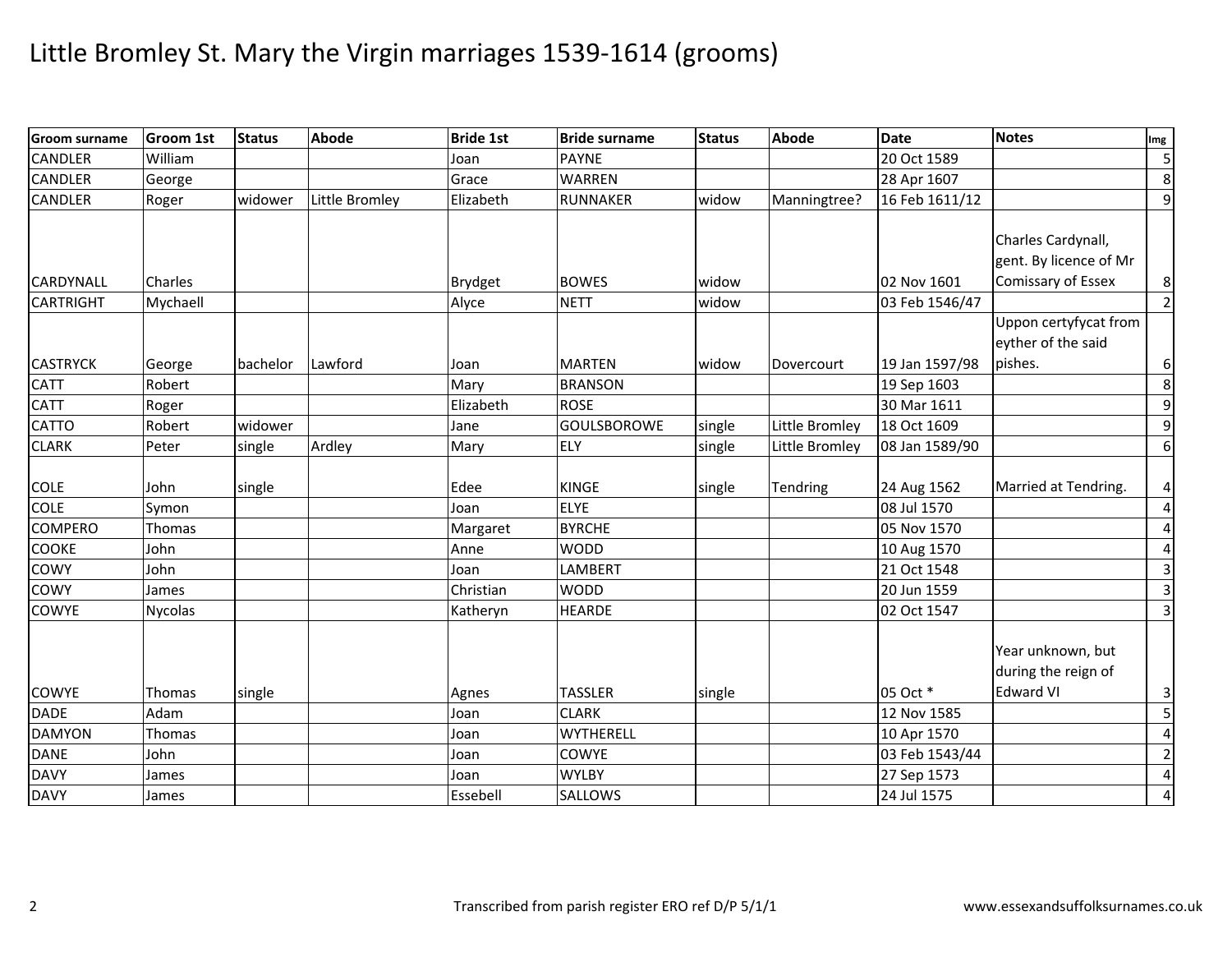| <b>Groom surname</b> | Groom 1st     | <b>Status</b> | Abode              | <b>Bride 1st</b> | <b>Bride surname</b> | <b>Status</b> | <b>Abode</b>        | <b>Date</b>    | <b>Notes</b>                                                 | Img                      |
|----------------------|---------------|---------------|--------------------|------------------|----------------------|---------------|---------------------|----------------|--------------------------------------------------------------|--------------------------|
| <b>DAYNE</b>         | John          |               |                    | Agnis            | <b>LEACH</b>         |               |                     | 04 Nov 1548    |                                                              | $\overline{3}$           |
|                      |               |               |                    |                  |                      |               |                     |                | Unclear if bride's                                           |                          |
|                      |               |               |                    |                  |                      |               |                     |                | surname is Way or                                            |                          |
| <b>DENMAN</b>        | Willm.        |               |                    | Jone             | <b>WAY</b>           |               |                     | 19 Jan 1601/2  | May.                                                         | 8 <sup>1</sup>           |
|                      |               |               |                    |                  |                      |               |                     |                | Unclear if bride's                                           |                          |
|                      |               |               |                    |                  |                      |               |                     |                | surname is Way or                                            |                          |
| <b>DENMAN</b>        | Willm.        |               |                    | Jone             | <b>MAY</b>           |               |                     | 19 Jan 1601/2  | May.                                                         | 8 <sup>1</sup>           |
| <b>DIXE</b>          | John          |               |                    | Margaret         | <b>GRAY</b>          |               |                     | 25 Sep 1575    |                                                              | $\overline{4}$           |
| <b>DOWGHTIE</b>      | John          |               |                    | Margery          | <b>MERRYLLS</b>      |               |                     | 15 Sep 1588    |                                                              | $\overline{5}$           |
| <b>DOWGHTYE</b>      | John          |               |                    | Anne             | HUH[PX]TE            |               |                     | 19 Jul 1547    |                                                              | $\overline{2}$           |
| <b>DOWGHTYE</b>      | John          |               |                    | Katheryn         | <b>CHATTO</b>        |               |                     | 28 Feb *       | Year unknown, but<br>during the reign of<br><b>Edward VI</b> | 3                        |
|                      |               |               |                    |                  |                      |               |                     |                |                                                              |                          |
|                      |               |               |                    |                  |                      |               |                     |                | By lycens of Mr                                              |                          |
| <b>DOWYT</b>         | Georg         | widower       |                    | Phillipp         | <b>WOLSTON</b>       | widow         | Manytrey            | 05 Sep 1590    | Comyssary of Essex                                           | 6 <sup>1</sup>           |
| DYXT[O_              | Rychard       |               |                    | Joan             | <b>PANTON</b>        |               |                     | 06 Nov 1557    |                                                              | $\overline{\mathbf{3}}$  |
| <b>ELDER</b>         | John          | widower       |                    | Joan             | <b>WATENOWS</b>      | widow         |                     | 15 Apr 1560    |                                                              | $\overline{3}$           |
| <b>ELLY</b>          | John          | widower       |                    | Mary             | <b>PAYNE</b>         | single        |                     | 03 May 1568    |                                                              | $\overline{4}$           |
| <b>ELLYN</b>         | John          |               |                    | Joan             | <b>HAMONTE</b>       |               |                     | 16 Sep 1543    |                                                              | $\overline{2}$           |
| <b>ELY</b>           | John          |               |                    | Margaret         | <b>COLE</b>          | widow         |                     | 28 Apr 1558    |                                                              | υ                        |
| ELY                  | <b>Thomas</b> |               | Little Bromley     | Rose             | <b>BRAGGE</b>        |               |                     | 10 Jun 1588    |                                                              |                          |
| <b>FULLER</b>        | Rychard       |               |                    | Joan             | <b>JOHNSON</b>       |               |                     | 15 Feb 1585/86 |                                                              | $\overline{\mathbf{5}}$  |
| <b>FYLD</b>          | Nycholas      |               |                    | Ellen            | <b>FRYND</b>         |               |                     | 22 Oct *       | Year unknown, but<br>during the reign of<br><b>Edward VI</b> | $\overline{3}$           |
| <b>GALLANT</b>       | Franncys      |               |                    | Jane             | CANDLER              | widow         |                     | 07 Aug 1583    |                                                              | $\overline{\phantom{a}}$ |
|                      |               |               |                    |                  |                      |               |                     |                |                                                              |                          |
| <b>GALLANT</b>       | Franncys      |               | <b>Much Bently</b> | Alyce            | <b>CAMBERLEYNE</b>   | widow         | <b>Much Clacton</b> | 03 Apr 1598    | By lycence from Mr<br>Comissary of Essex                     | 6                        |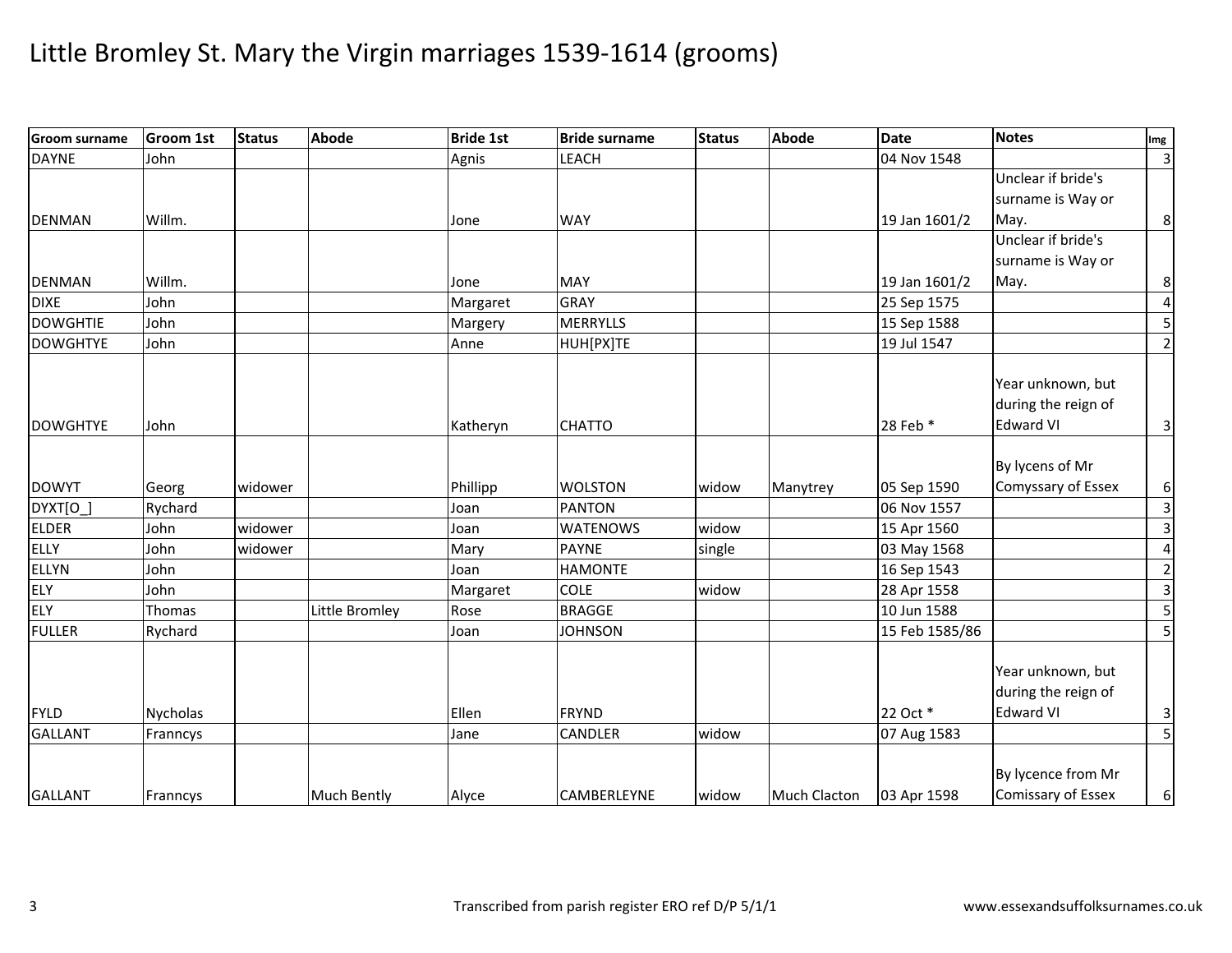| <b>Groom surname</b> | <b>Groom 1st</b> | <b>Status</b> | <b>Abode</b> | <b>Bride 1st</b> | <b>Bride surname</b> | <b>Status</b> | <b>Abode</b>          | <b>Date</b>    | <b>Notes</b>                                                 | Img              |
|----------------------|------------------|---------------|--------------|------------------|----------------------|---------------|-----------------------|----------------|--------------------------------------------------------------|------------------|
| <b>GARNETT</b>       | John             | single        |              | Constanc         | <b>COWYE</b>         | widow         |                       | 27 Jan 1563/64 |                                                              | $\overline{a}$   |
| <b>GOFF</b>          | Willm.           |               |              | Alyce            | <b>WYLKENSON</b>     |               |                       | 06 Feb 1602/3  |                                                              | $\,8\,$          |
| <b>GONTHRIPP</b>     | Georg            |               |              | Gryzell          | <b>CLARK</b>         |               |                       | 11 Jan 1603/4  |                                                              | 8                |
| <b>GOSE</b>          | John             |               |              | Judey            | <b>LYTLEBURY</b>     |               |                       | 21 Feb 1603/4  |                                                              | $\infty$         |
|                      |                  |               |              |                  |                      |               |                       |                | Bride's surname not in                                       |                  |
| <b>GREYNE</b>        | John             |               |              | Agnes            |                      |               |                       | 02 May 1541    | register.                                                    | $\mathbf{2}$     |
| <b>HARRYS</b>        | Thomas           |               | Much Bromly  | Elizabethe       | <b>GALLYE</b>        |               | Elmested              | 05 Sep 1592    | By lycens                                                    | $\boldsymbol{6}$ |
| <b>HAWKS</b>         | Thomas           |               |              | Margaret         | DO[NM]ES             |               | Tendring              | 17 Jul 1587    | By licence                                                   | 5                |
| <b>HEDGE</b>         | Jonas            |               |              | Elizabeth        | <b>CONNYNGTON</b>    |               | Manytrey              | 27 Feb 1597/98 | By lycence from Mr<br>Comyssarye of Essex                    | $6 \mid$         |
| <b>HEDGYS</b>        | John             |               |              | Margery          | <b>BORROWE</b>       |               |                       | 18 Jul *       | Year unknown, but<br>during the reign of<br><b>Edward VI</b> | $\mathbf{3}$     |
| <b>HEWYT</b>         | Adame            |               |              | Ma[r_][e_][de    | <b>HYLL</b>          | widow         |                       | 17 Feb *       | Year unknown, but<br>during the reign of<br><b>Edward VI</b> | $\vert$ 3        |
| <b>HIGGS</b>         | Edward           |               |              | Mary             | BLO[N_][N_]E[N_]     |               |                       | 22 May 1605    | By lycence from Mr<br>Comissary of Essex                     | $\bf 8$          |
| <b>HUGGENS</b>       | Francys          |               | Ardly        | Elizabeth        | [R_]Y[W_]EL          |               | <b>Little Bromley</b> | 30 May 1602    |                                                              | 8                |
| <b>JERMYN</b>        | Walter           | widower       |              | Joan             | <b>COLE</b>          | single        |                       | 02 Nov 1565    |                                                              | $\overline{4}$   |
| <b>KINGE</b>         | Willm.           |               |              | Agnes            |                      |               |                       | 28 Jun 1540    | Bride's surname not in<br>register.                          | $\overline{2}$   |
| <b>KINGE</b>         | John             |               |              | Alyce            | <b>SAIER</b>         |               |                       | 14 May 1542    |                                                              | $\overline{2}$   |
| <b>KINGE</b>         | John             | widower       |              | Benet            | <b>MANSER</b>        | widow         | Tendring              | 24 Jul 1610    |                                                              | $\overline{9}$   |
| LEWS                 | <b>Nycholas</b>  |               |              | Grace            | <b>ASKEWE</b>        | widow         | Lawford               | 02 Feb 1580/81 | The bride is Grace<br>Askewe alias Constable 4               |                  |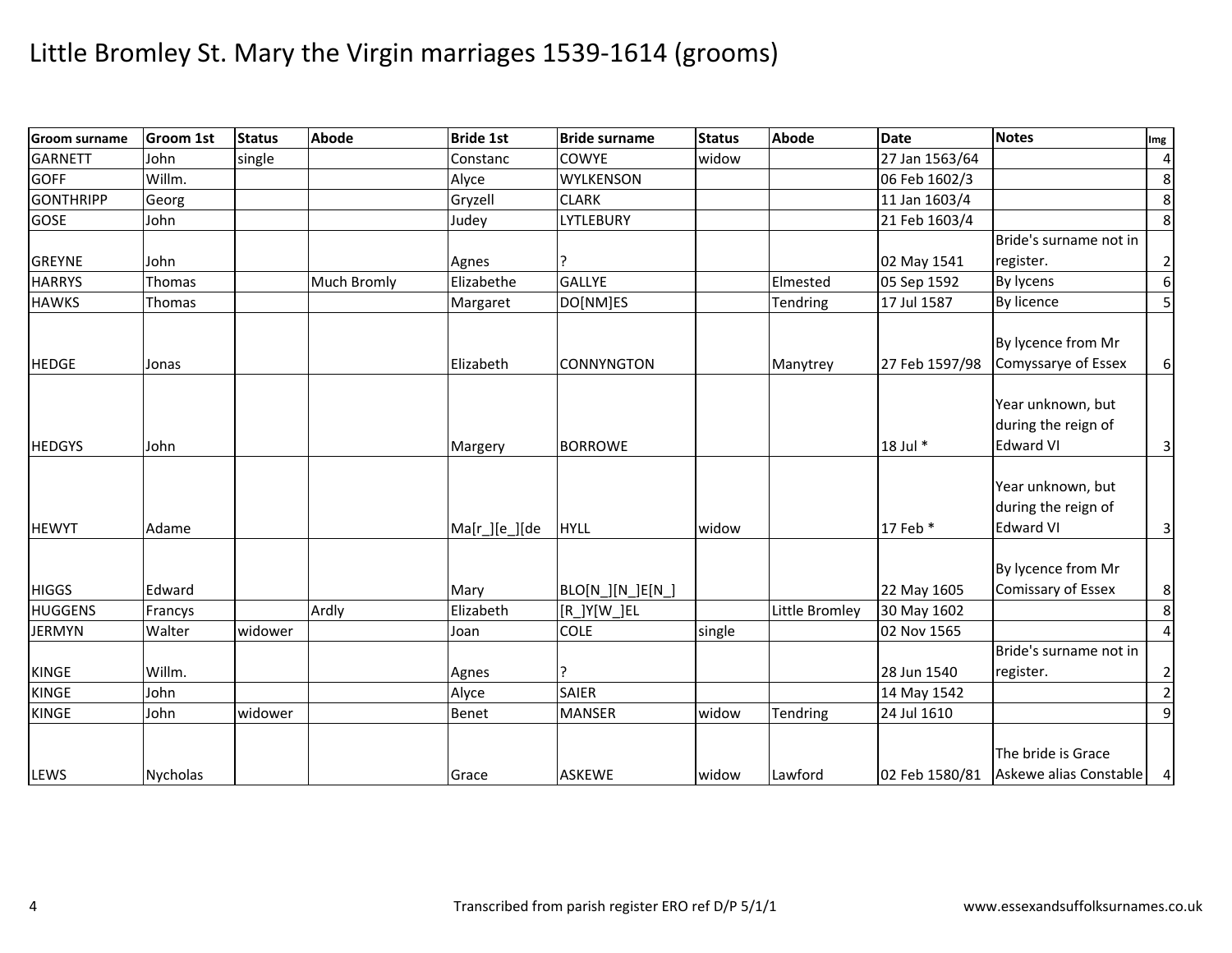| <b>Groom surname</b> | <b>Groom 1st</b> | <b>Status</b> | <b>Abode</b>        | <b>Bride 1st</b> | <b>Bride surname</b> | <b>Status</b> | <b>Abode</b>   | <b>Date</b>    | <b>Notes</b>                                                                                                                                 | Img                     |
|----------------------|------------------|---------------|---------------------|------------------|----------------------|---------------|----------------|----------------|----------------------------------------------------------------------------------------------------------------------------------------------|-------------------------|
| LEWS                 | <b>Nycholas</b>  |               |                     | Grace            | <b>CONSTABLE</b>     | widow         | Lawford        | 02 Feb 1580/81 | The bride is Grace<br>Askewe alias Constable                                                                                                 | $\overline{a}$          |
|                      |                  |               |                     |                  |                      |               |                |                |                                                                                                                                              |                         |
| LEYRE                | William          |               |                     | Mary             | <b>CARDYNALL</b>     |               |                | 31 Dec 1599    | William Leyre, gent &<br>Mary Cardynall,<br>daughter of Charles<br>Cardynall, gent.                                                          | 8 <sup>1</sup>          |
|                      |                  |               |                     |                  |                      |               |                |                |                                                                                                                                              |                         |
| LOVET                | John             |               |                     | Suzan            | <b>WRENCH</b>        |               |                | 23 Jul 1605    | By lycence of the<br><b>Comissary of Essex</b>                                                                                               | 8                       |
| LOVETT               | Humfry           |               |                     | Gryzell          | <b>KINGE</b>         |               |                | 22 Sep 1583    |                                                                                                                                              | $\overline{\mathbf{5}}$ |
| LOVETT               | Christopher      |               |                     | Susan            | <b>ELEYE</b>         | widow         | Little Bromley | 10 Jun 1588    | By lycence of Mr<br><b>Commiss of Essex</b>                                                                                                  | $\mathsf S$             |
| LOVITT               | John             |               |                     | Alis             | <b>LEWSE</b>         |               |                | 10 Oct 1611    |                                                                                                                                              | $\boldsymbol{9}$        |
| LOVITT               | John             | single        |                     | Jane             | <b>CANHAM</b>        | single        |                | $* * 1614$     | No date except year.                                                                                                                         | $\overline{9}$          |
| <b>MARKS</b>         | George           | single        |                     | Elizabeth        | <b>GAME</b>          | single        | Manytrye       | 13 Jun 1599    | Of Manytrye in the<br>parish of Mysliegh, in<br>the absence? Of Mr<br>Rythe pson of<br>Mysliegh. By lycence<br>from Mr Comissary of<br>Essex | 8                       |
|                      |                  |               |                     |                  |                      |               | Higham,        |                |                                                                                                                                              |                         |
| <b>MARTEN</b>        | George           |               | Little Bently       | Anne             | <b>WALLER</b>        | widow         | Suffolk        | 15 Nov 1586    | By licence                                                                                                                                   | $\mathsf S$             |
| <b>MARTON</b>        | William          |               | <b>Much Bromley</b> | Anna             | <b>MAYNNERD</b>      |               | Little Bromley | 28 Apr 1608    |                                                                                                                                              | $\,8\,$                 |
| <b>MASCALL</b>       | John             |               | Myslye (Mistley)    | Alyce            | BO[R_]ETT            | widow         |                | 29 Jan 1604/5  |                                                                                                                                              | $\overline{8}$          |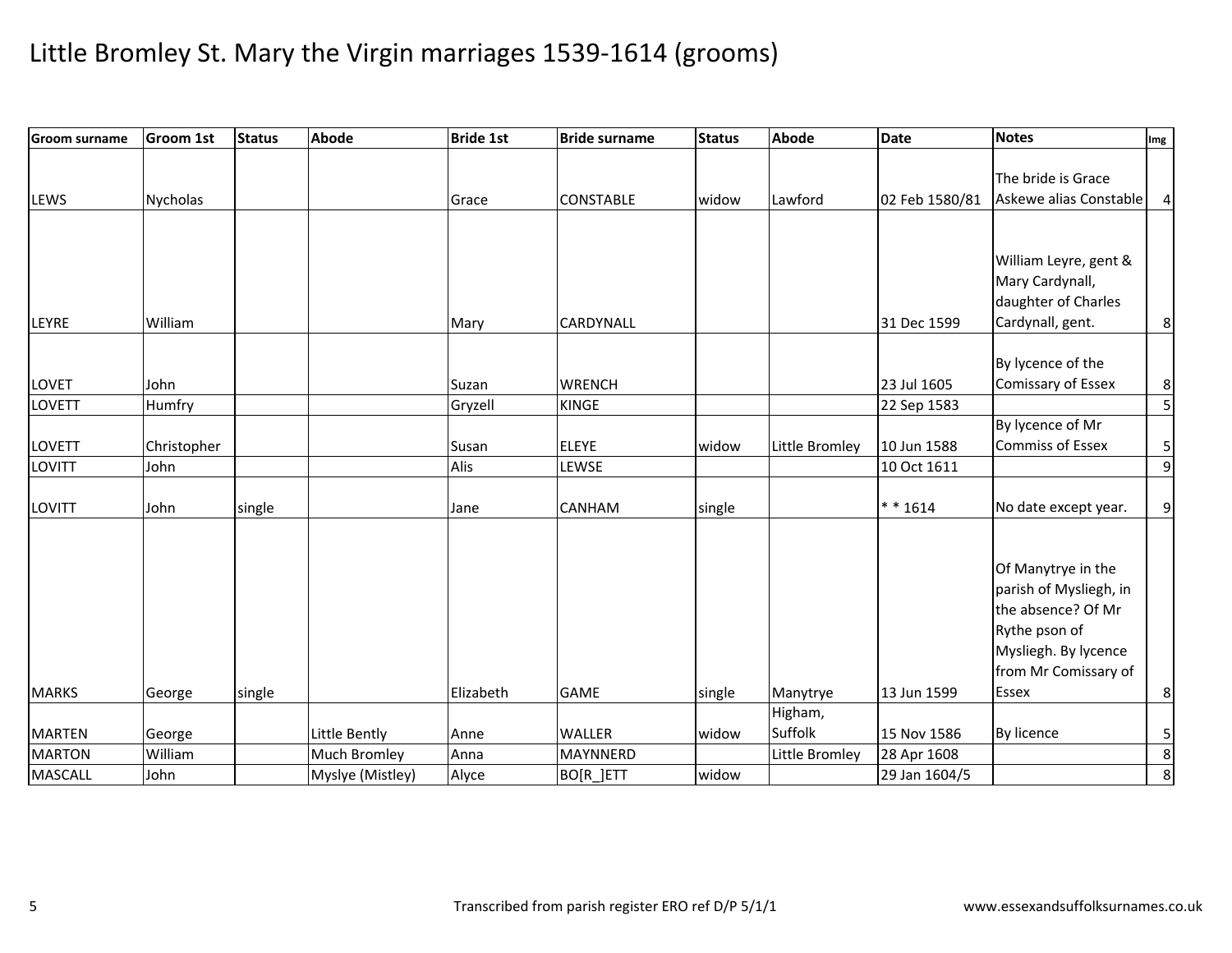| <b>Groom surname</b> | <b>Groom 1st</b> | <b>Status</b> | Abode          | <b>Bride 1st</b> | <b>Bride surname</b> | <b>Status</b> | <b>Abode</b>   | <b>Date</b>    | Notes                | Img                     |
|----------------------|------------------|---------------|----------------|------------------|----------------------|---------------|----------------|----------------|----------------------|-------------------------|
|                      |                  |               |                |                  |                      |               |                |                |                      |                         |
|                      |                  |               |                |                  |                      |               |                |                | Year unknown, but    |                         |
|                      |                  |               |                |                  |                      |               |                |                | during the reign of  |                         |
| <b>MASON</b>         | Mathew           | single        |                | Margaret         | <b>AYLWOOD</b>       | widow         |                | 06 May *       | <b>Edward VI</b>     | $\overline{\mathbf{3}}$ |
| <b>MAYDSTONE</b>     | Symond           |               |                | Alyce            | LOVENEY              |               |                | 19 Jan 1606/7  |                      | $\bf 8$                 |
| <b>MEERE</b>         | John             |               | Much Bently    | Judeth           | <b>TAYLER</b>        | widow         | Little Bromley | 04 Sep 1581    |                      | 4                       |
| <b>MONSON</b>        | Willm.           |               |                | Lua              | <b>RAND</b>          | widow         |                | 11 Mar 1601/2  | By lycenc            | 8                       |
| <b>MOUNT</b>         | William          |               | Much Bromly    | Mary             | STONE[N              |               | Little Bromley | 22 Oct 1583    |                      | 5                       |
| <b>MUNT</b>          | Henery           | single        | Little Bromley | Mary             | <b>MAYNARD</b>       | widow         | Little Bromley | 29 Apr 1612    |                      | $\boldsymbol{9}$        |
|                      |                  |               |                |                  |                      |               |                |                |                      |                         |
|                      |                  |               |                |                  |                      |               |                |                | By lycence of Mr     |                         |
| <b>MYER</b>          | Henry            |               |                | Alyce            | <b>ROSEMARY</b>      | widow         | Colchester     | 16 Aug 1587    | Comyssary of Essex   | 5 <sub>l</sub>          |
| <b>NEAVE</b>         | William          |               |                | Joyslin          | <b>TOWNES</b>        |               |                | 01 Dec 1588    |                      | $\overline{5}$          |
| <b>NEVE</b>          | William          |               |                | Ellyn            | <b>PAYNE</b>         |               |                | 18 Oct 1558    |                      | $\overline{\mathbf{3}}$ |
| <b>ODY</b>           | John             |               |                | Elizabeth        | <b>DAMYON</b>        | widow         |                | 03 Aug 1585    |                      | 5                       |
| PAGE                 | Jefferay         | single        |                | Edeth            | <b>SALYS</b>         | widow         |                | 04 Nov 1600    |                      | 8                       |
| PAGE                 | Jefferay         |               |                | Mary             | <b>MALLARD</b>       |               |                | 05 May 1605    |                      | 8                       |
| <b>PAYNE</b>         | Rychard          |               |                | Joan             | <b>BAYNIGE</b>       |               |                | 05 Feb 1546/47 |                      | $\overline{2}$          |
|                      |                  |               |                |                  |                      |               |                |                | The groom is John    |                         |
| <b>PAYNE</b>         | John             |               |                | Margaret         | <b>STONE</b>         |               |                | 16 Apr 1548    | Payne senior         | $\overline{\mathbf{3}}$ |
| <b>PAYNE</b>         | Thomas           |               |                | Agnes            | SALLOWS              |               |                | 10 Jan 1553/54 |                      | $\mathbf{3}$            |
| <b>PAYNE</b>         | Thomas           |               |                | Joan             | <b>BYLL</b>          |               |                | 01 Apr 1583    |                      | 4                       |
| <b>PEEK</b>          | Thomas           |               | Lawford        | Catheryn         | <b>BASSE</b>         |               | Little Bromley | 12 May 1588    |                      | 5                       |
| <b>PEK</b>           | Henry            |               |                | Mary             | LEACH                |               |                | 21 Oct 1606    |                      | $\bf 8$                 |
| PHILLPOTT            | Robert           |               |                | Rose             | <b>FORDE</b>         |               |                | 20 Nov 1586    |                      | $\overline{5}$          |
|                      |                  |               |                |                  |                      |               |                |                | The bride is Thomas' |                         |
| <b>PIXSOMER</b>      | <b>Thomas</b>    | widower       |                | Agnes            | <b>BYRCHE</b>        |               |                | 22 May 1568    | servant.             | 4 <sub>1</sub>          |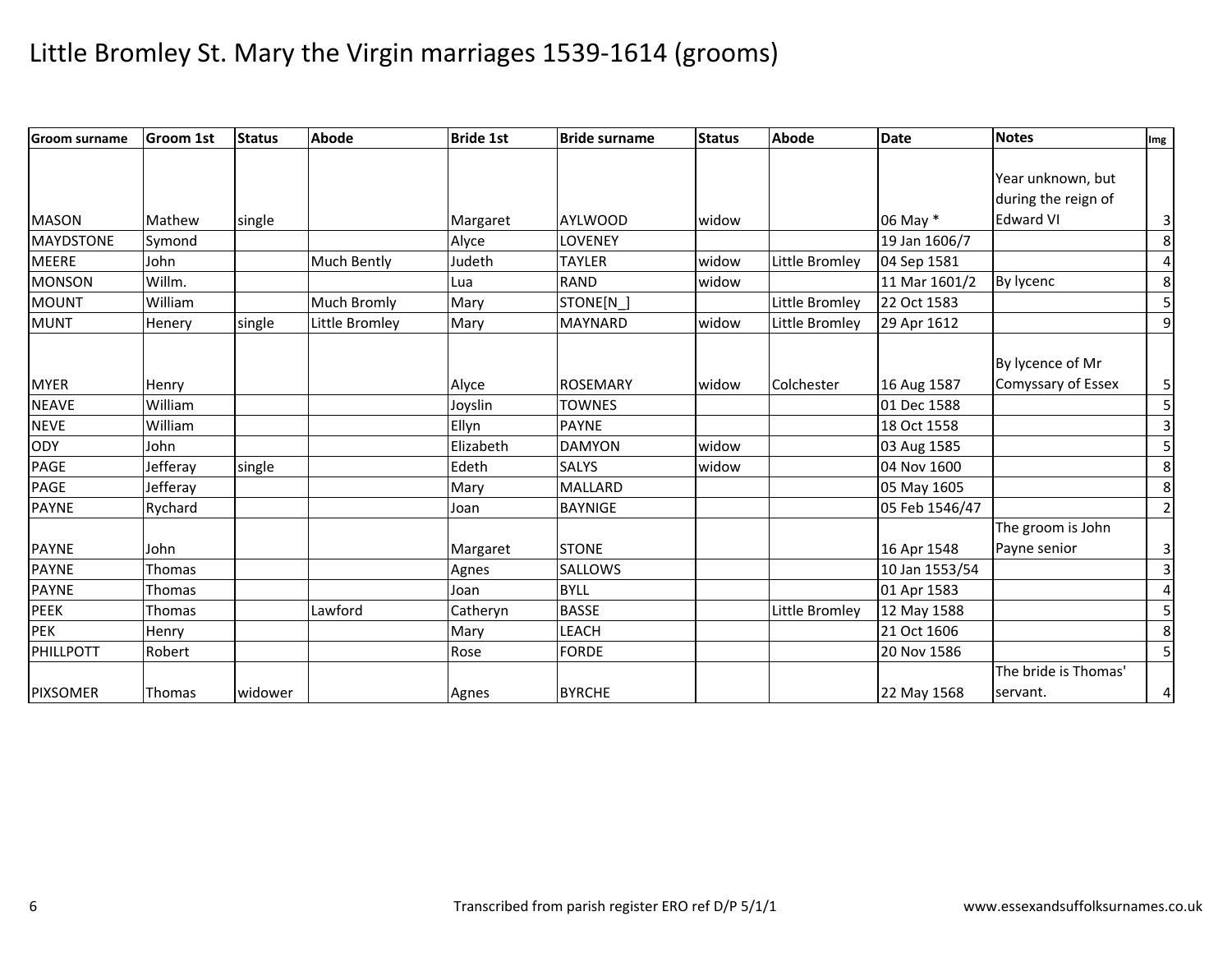| <b>Groom surname</b> | <b>Groom 1st</b> | <b>Status</b> | <b>Abode</b>         | <b>Bride 1st</b> | <b>Bride surname</b> | <b>Status</b> | <b>Abode</b>       | <b>Date</b>    | <b>Notes</b>               | Img                     |
|----------------------|------------------|---------------|----------------------|------------------|----------------------|---------------|--------------------|----------------|----------------------------|-------------------------|
|                      |                  |               |                      |                  |                      |               |                    |                |                            |                         |
|                      |                  |               |                      |                  |                      |               |                    |                | Note in Latin: Nuptice     |                         |
|                      |                  |               |                      |                  |                      |               |                    |                | infra parochia do          |                         |
|                      |                  |               |                      |                  |                      |               |                    |                | Bromly pva pdict           |                         |
|                      |                  |               |                      |                  |                      |               |                    |                | habitae et                 |                         |
|                      |                  |               |                      |                  |                      |               |                    |                | solempnizata tempore       |                         |
|                      |                  |               |                      |                  |                      |               |                    |                | moi radi King Rcons        |                         |
| <b>POOLE</b>         | Robert           |               |                      | Clemence         | <b>DYER</b>          |               |                    | 25 Sep 1580    | ibm.                       | 4                       |
| PYCKSOMMER           | Thomas           |               |                      | Margaret         | <b>WODD</b>          |               |                    | 10 Jun 1557    |                            | $\overline{3}$          |
| <b>PYSOMER</b>       | Thomas           | widower       |                      | Margaret         | <b>COLE</b>          | single        |                    | 10 Sep 1562    |                            | $\overline{4}$          |
|                      |                  |               |                      |                  |                      |               |                    |                |                            |                         |
|                      |                  |               |                      |                  |                      |               |                    |                | By lycens of Mr            |                         |
| <b>REYNOLDS</b>      | John             |               |                      | Elizabeth        | <b>BURRELL</b>       |               |                    | 08 Nov 1597    | <b>Commissary of Essex</b> | 6                       |
| <b>RICHARD</b>       | John             | widower       |                      | Alis             | <b>MASCALL</b>       | widow         | Little Bromley     | 31 Jul 1610    |                            | $\boldsymbol{9}$        |
| <b>ROFF</b>          | Thomas           | single        |                      | Margaret         | <b>PEEKE</b>         | widow         |                    | 06 Nov 1559    |                            | $\overline{\mathbf{3}}$ |
| <b>ROFFE</b>         | Thomas           |               |                      | Joan             | <b>DOWGHTY</b>       |               |                    | 31 Jul 1541    |                            | $\overline{2}$          |
| <b>ROLF</b>          | Leonard          |               | Little Bromley       | Francys          | <b>STONE</b>         |               | <b>Much Bromly</b> | 15 Dec 1589    |                            | $\overline{5}$          |
| <b>RYCARD</b>        | John             |               |                      | <b>Barbara</b>   | STE[N_]E[N_]         |               |                    | 12 Jan 1597/98 |                            | 8                       |
| <b>RYCARD</b>        | John             |               |                      | Grace            | MA[YN]               |               |                    | 14 Sep 1602    |                            | $\overline{8}$          |
| SAGE                 | Thomas           |               | Sprawton, Suffolk    | Amy              | <b>ARCHER</b>        |               | Little Bromley     | 13 Jun 1603    |                            | 8                       |
| <b>SALLOWS</b>       | Robert           |               |                      | Elizabeth        | <b>KING</b>          |               |                    | 18 Jul 1602    |                            | $\overline{8}$          |
|                      |                  |               |                      |                  |                      |               |                    |                |                            |                         |
|                      |                  |               |                      |                  |                      |               |                    |                | By lycence from Mr         |                         |
| <b>SALLYS</b>        | Peter            | single        | Much Bromly          | Edeth            | STONE[N]             | single        | Little Bromley     | 08 Feb 1598/99 | <b>Comissary of Essex</b>  | 6                       |
| <b>SCOTT</b>         | Joseph           |               |                      | Anne             | <b>BADCOCK</b>       |               |                    | 18 Oct 1590    | By licence                 | $\overline{6}$          |
| SHARMAN              | Edward           |               | Stratford, Suffolk   | Mary             | <b>BOMYSHE</b>       |               | Dedham?            | 28 May 1604    |                            | $\,8\,$                 |
| SHELDRAKE            | William          |               |                      | Anne             | <b>PIXOMER</b>       |               |                    | 20 Apr 1573    |                            | $\overline{4}$          |
| SNELLINGE            | Abraham          | single        |                      | Prudence         | <b>CATT</b>          | single        |                    | 24 Jan 1610/11 |                            | 9                       |
| SONN[DE]             | Robert           |               |                      | Joan             | <b>DOWGHTYE</b>      | widow         |                    | 31 Jan 1558/59 |                            | $\overline{\mathbf{3}}$ |
| SPARHAUKE            | Daniell          | widower       | <b>Great Bentley</b> | Elizabeth        | <b>THWAYTES</b>      | widow         | Dedham             | 06 Jun 1613    |                            | $\overline{9}$          |
| <b>SPARK</b>         | Henry            |               | Manytrey             | Mary             | <b>COLE</b>          |               |                    | 29 Nov 1584    |                            | 5                       |
| <b>SPENSER</b>       | Edmund           | widower       | <b>Much Bromely</b>  | <b>Benet</b>     | <b>KINGE</b>         | widow         | Little Bromley     | 07 Jul 1612    |                            | $\overline{9}$          |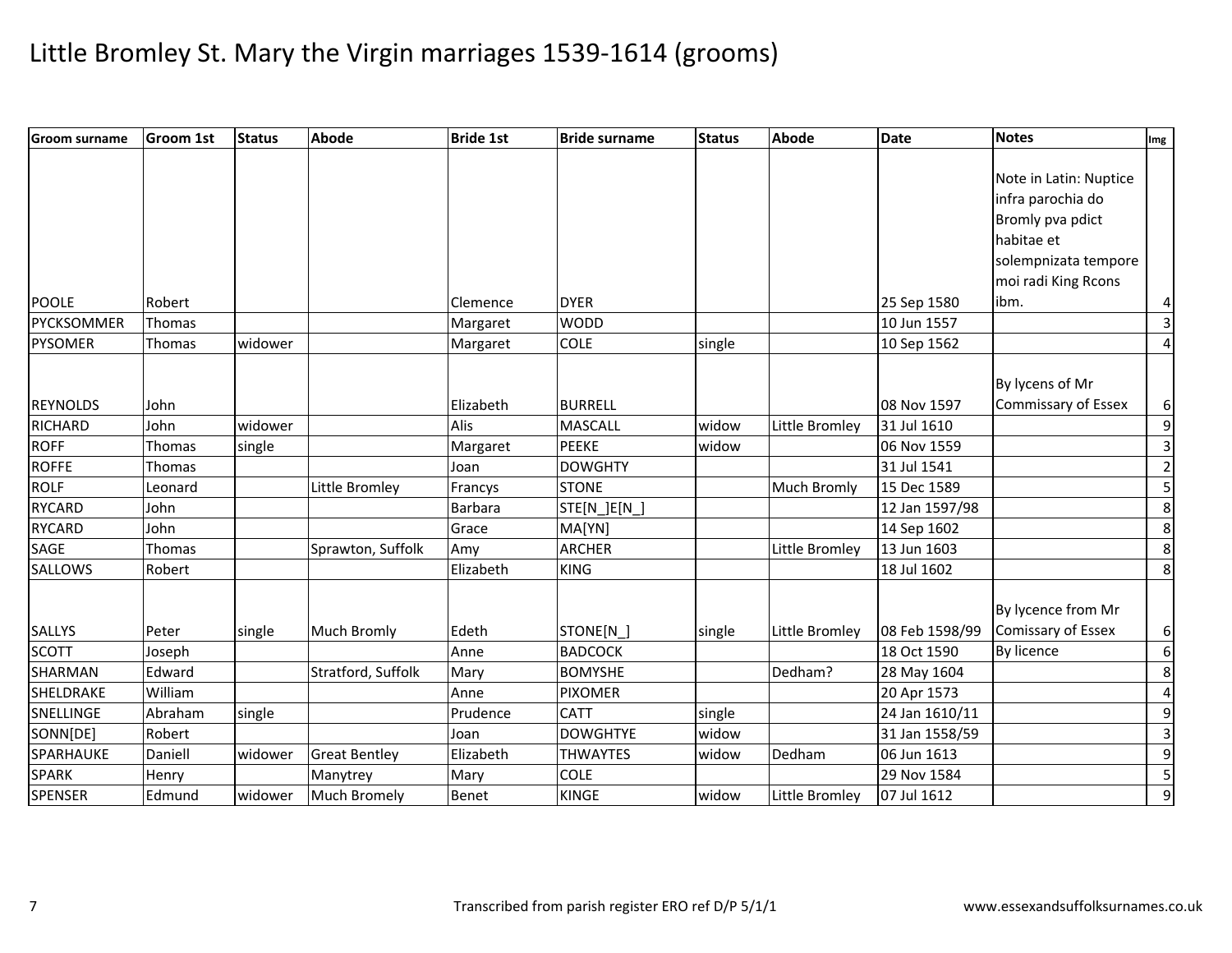| <b>Groom surname</b> | Groom 1st | <b>Status</b> | <b>Abode</b>   | <b>Bride 1st</b> | <b>Bride surname</b> | <b>Status</b> | <b>Abode</b>   | <b>Date</b>    | <b>Notes</b>          | Img                     |
|----------------------|-----------|---------------|----------------|------------------|----------------------|---------------|----------------|----------------|-----------------------|-------------------------|
|                      |           |               |                |                  |                      |               |                |                |                       |                         |
|                      |           |               |                |                  |                      |               |                |                | By lycens of Mr       |                         |
| <b>STERLINGE</b>     | Raphe     |               |                | Suzan            | <b>UPCHER</b>        |               | Dedham         | 01 Jul 1589    | Commyssary of Essex   | 5 <sub>l</sub>          |
|                      |           |               |                |                  |                      |               |                |                |                       |                         |
|                      |           |               |                |                  |                      |               |                |                | Year unknown, but     |                         |
|                      |           |               |                |                  |                      |               |                |                | during the reign of   |                         |
| <b>STONE</b>         | George    | widower       |                | Joan             | <b>PAYNE</b>         |               |                | 16 May *       | <b>Edward VI</b>      | $\mathsf{3}$            |
| <b>STONE</b>         | William   |               |                | Joan             | <b>ECLER</b>         |               |                | 01 Oct 1570    |                       | $\overline{\mathbf{4}}$ |
| <b>STONE</b>         | William   |               |                | Suzan            | <b>MARSH</b>         |               |                | 06 Feb 1574/75 |                       | $\overline{4}$          |
|                      |           |               |                |                  |                      |               |                |                | The bride's father is |                         |
| STONE[N_]            | William   |               |                | Edee             | <b>COWYE</b>         |               |                | 07 Jun 1562    | <b>Robert Cowye</b>   | 4                       |
| SWALOW               | John      |               |                | Joan             | COWYE                |               |                | 28 Oct 1545    |                       | $\overline{2}$          |
|                      |           |               |                |                  |                      |               |                |                |                       |                         |
|                      |           |               |                |                  |                      |               |                |                | By lycence from Mr    |                         |
| <b>SYDAY</b>         | Stephen   | single        |                | Joyn             | <b>CURLING</b>       | single        |                | 21 Dec 1600    | Comissary of Essex    | 8                       |
| <b>SYMONS</b>        | Thomas    | single        |                | Elizabeth        | LAST                 | widow         |                | 13 May 1594    |                       | $\overline{6}$          |
| <b>VESEY</b>         | John      |               |                | Suzan            | <b>MARTEN</b>        |               |                | 23 Oct 1606    |                       | 8                       |
|                      |           |               | Leyre Merner   |                  |                      |               | Mysliegh       |                |                       |                         |
| <b>WADE</b>          | John      |               | (Layer Marney) | Rose             | <b>METCHIN</b>       | widow         | (Mistley)      | 23 Sep 1581    |                       | 4                       |
| <b>WAKES</b>         | John      |               | Ardley         | Elizabeth        | <b>DEEKS</b>         |               | Little Bromley | 04 Nov 1588    |                       | 5                       |
|                      |           |               | Brethingham,   |                  |                      |               |                |                |                       |                         |
| <b>WALER</b>         | Robert    | single        | Suffolk        | Mary             | <b>BAKER</b>         | single        | Little Bromley | 21 Oct 1612    |                       | $\overline{9}$          |
|                      |           |               |                |                  |                      |               |                |                |                       |                         |
|                      |           |               |                |                  |                      |               |                |                | Year unknown, but     |                         |
|                      |           |               |                |                  |                      |               |                |                | during the reign of   |                         |
|                      |           |               |                |                  |                      |               |                |                | Edward VI. Groom is a |                         |
| <b>WATERONS</b>      | Robert    |               |                | Joan             | STE[N_]E[N_]         | widow         |                | 22 Dec *       | husbandman.           | 3                       |
| <b>WELLOCK</b>       | Robert    |               |                | Edeth            | <b>EVERED</b>        |               |                | 22 May 1606    |                       | 8                       |
| <b>WENLOCK</b>       | Elysha    | single        | Langham        | Martha           | <b>KINGE</b>         | single        | Little Bromley | 30 Jan 1610/11 |                       | $\overline{9}$          |
| <b>WHYTERELL</b>     | Rychard   |               |                | Joan             | <b>EVERYT</b>        |               |                | 02 Aug 1543    |                       | $\overline{2}$          |
| WORMYNGEJOHN         | Henry     |               |                | Anne             | <b>MAKEN</b>         |               |                | 12 Dec 1588    |                       | $\overline{5}$          |